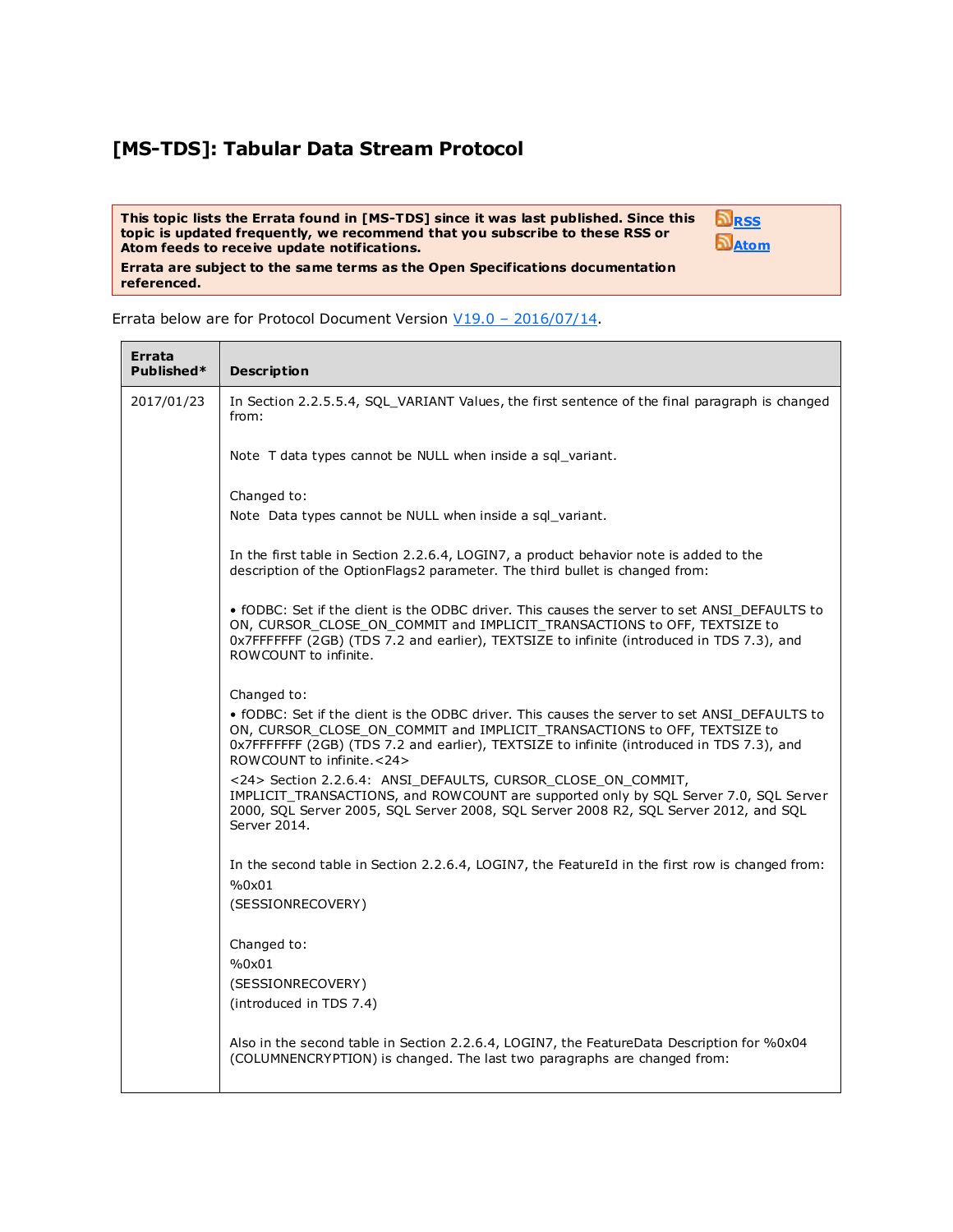| Errata<br>Published* | <b>Description</b>                                                                                                                                                                                                                                                                   |
|----------------------|--------------------------------------------------------------------------------------------------------------------------------------------------------------------------------------------------------------------------------------------------------------------------------------|
|                      | COLUMNENCRYPTION_VERSION: This field describes the cryptographic protocol version that<br>the dient understands.                                                                                                                                                                     |
|                      | Length: This field is the length of the COLUMNENCRYPTION_VERSION.                                                                                                                                                                                                                    |
|                      | Changed to:<br>COLUMNENCRYPTION_VERSION: This field describes the cryptographic protocol version that<br>the dient understands. The value of COLUMNENCRYPTION_VERSION is 1.                                                                                                          |
|                      | In Section 2.2.6.6, RPC Request, the following line of code is deleted:<br>CekHash                                                                                                                                                                                                   |
|                      | and replaced with the following lines:                                                                                                                                                                                                                                               |
|                      | DatabaseId                                                                                                                                                                                                                                                                           |
|                      | CekId                                                                                                                                                                                                                                                                                |
|                      | CekVersion                                                                                                                                                                                                                                                                           |
|                      | CekMDVersion                                                                                                                                                                                                                                                                         |
|                      |                                                                                                                                                                                                                                                                                      |
|                      | The following line of code is changed from:                                                                                                                                                                                                                                          |
|                      | ParamCipherInfo                                                                                                                                                                                                                                                                      |
|                      | Changed to:                                                                                                                                                                                                                                                                          |
|                      | [ParamCipherInfo]                                                                                                                                                                                                                                                                    |
|                      | In the table in Section 2.2.6.6, RPC Request, the description of the OptionFlags parameter is<br>changed and a product behavior note is added. The second bullet is changed from:<br>. fNoMetaData: 1 if the client has already cached the metadata for the result set from previous |
|                      | calls to the same RPC, and wants the server to avoid sending metadata by using NoMetaData<br>(see COLMETADATA section 2.2.7.4).                                                                                                                                                      |
|                      | Changed to:                                                                                                                                                                                                                                                                          |
|                      | • fNoMetaData: The server sends NoMetaData only if fNoMetadata is set to 1 in the request<br>(see COLMETADATA section 2.2.7.4).<31>                                                                                                                                                  |
|                      | <31> Section 2.2.6.6: The option to have NoMetaData returned is not supported by SQL<br>Server 2016.                                                                                                                                                                                 |
|                      | Also in the table in Section 2.2.6.6, RPC Request, the name of the "EmcryptionAlgo" parameter<br>is changed to "EncryptionAlgo" and the name of the "EncryptionName" parameter is changed to<br>"EncryptionType".                                                                    |
|                      | Also in the table in Section 2.2.6.6, RPC Request, the description of the NormVersion<br>parameter is changed from:                                                                                                                                                                  |
|                      | The normalization version to which plaintext data MUST be normalized. Version numbering<br>starts at 0x01.                                                                                                                                                                           |
|                      | Changed to:                                                                                                                                                                                                                                                                          |
|                      | Reserved for future use. The value MUST be set to 1.                                                                                                                                                                                                                                 |
|                      | Also in the table in Section 2.2.6.6, RPC Request, the following row is deleted:                                                                                                                                                                                                     |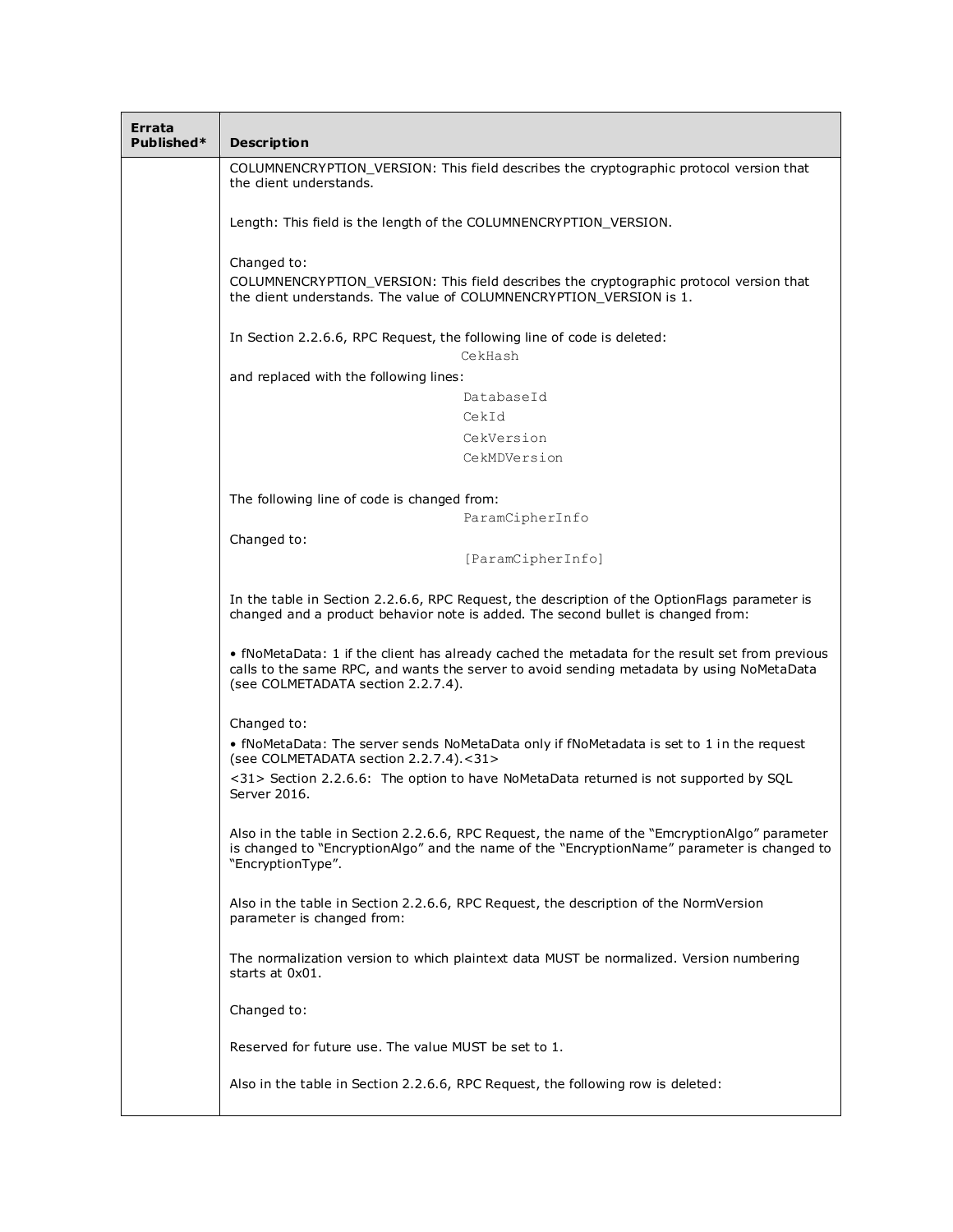| Errata<br>Published* | <b>Description</b>                                                                                                                                                                                                                                                                                                                                                                                                                                                                                                                                                                                                                                                                                                                                                                                                                                                                                          |                                                                                                                                                                   |  |
|----------------------|-------------------------------------------------------------------------------------------------------------------------------------------------------------------------------------------------------------------------------------------------------------------------------------------------------------------------------------------------------------------------------------------------------------------------------------------------------------------------------------------------------------------------------------------------------------------------------------------------------------------------------------------------------------------------------------------------------------------------------------------------------------------------------------------------------------------------------------------------------------------------------------------------------------|-------------------------------------------------------------------------------------------------------------------------------------------------------------------|--|
|                      | Parameter                                                                                                                                                                                                                                                                                                                                                                                                                                                                                                                                                                                                                                                                                                                                                                                                                                                                                                   | Description                                                                                                                                                       |  |
|                      |                                                                                                                                                                                                                                                                                                                                                                                                                                                                                                                                                                                                                                                                                                                                                                                                                                                                                                             |                                                                                                                                                                   |  |
|                      | CekHash                                                                                                                                                                                                                                                                                                                                                                                                                                                                                                                                                                                                                                                                                                                                                                                                                                                                                                     | The hash of encryption key as reported by stored<br>procedure sp_describe_parameter_encryption.                                                                   |  |
|                      | And the following rows are added:                                                                                                                                                                                                                                                                                                                                                                                                                                                                                                                                                                                                                                                                                                                                                                                                                                                                           |                                                                                                                                                                   |  |
|                      | Parameter                                                                                                                                                                                                                                                                                                                                                                                                                                                                                                                                                                                                                                                                                                                                                                                                                                                                                                   | Description                                                                                                                                                       |  |
|                      | DatabaseId                                                                                                                                                                                                                                                                                                                                                                                                                                                                                                                                                                                                                                                                                                                                                                                                                                                                                                  | $\cdots$<br>A 4 byte integer value that represents the database ID<br>where the column encryption key is stored.                                                  |  |
|                      | CekId                                                                                                                                                                                                                                                                                                                                                                                                                                                                                                                                                                                                                                                                                                                                                                                                                                                                                                       | An identifier for the column encryption key.                                                                                                                      |  |
|                      | CekVersion                                                                                                                                                                                                                                                                                                                                                                                                                                                                                                                                                                                                                                                                                                                                                                                                                                                                                                  | The key version of the column encryption key.                                                                                                                     |  |
|                      | CekMDVersion                                                                                                                                                                                                                                                                                                                                                                                                                                                                                                                                                                                                                                                                                                                                                                                                                                                                                                | The metadata version for the column encryption key.                                                                                                               |  |
|                      | Also in the table in Section 2.2.6.6, RPC Request, the description of the ParamCipherInfo<br>parameter is changed from:                                                                                                                                                                                                                                                                                                                                                                                                                                                                                                                                                                                                                                                                                                                                                                                     |                                                                                                                                                                   |  |
|                      | Describes the parameter encryption information when that information is transparently<br>encrypted. It defines the original TYPE_INFO of the data that is encrypted, the encryption<br>algorithm that is used, and the normalization version, and hash of the encryption key that is<br>used. This field MUST be sent only when fEncrypted is set to 1.<br>Changed to:<br>Describes the parameter encryption information when the parameter is transparently<br>encrypted. It defines the original TYPE_INFO of the data that is encrypted, the encryption<br>algorithm that is used, the normalization version, the id of the database containing the column<br>encryption key used for encryption, the id of the column encryption key, the version of the<br>column encryption key and the version of the column encryption key metadata. These fields<br>MUST be sent only when fEncrypted is set to 1. |                                                                                                                                                                   |  |
|                      |                                                                                                                                                                                                                                                                                                                                                                                                                                                                                                                                                                                                                                                                                                                                                                                                                                                                                                             |                                                                                                                                                                   |  |
|                      |                                                                                                                                                                                                                                                                                                                                                                                                                                                                                                                                                                                                                                                                                                                                                                                                                                                                                                             |                                                                                                                                                                   |  |
|                      | ALTMETADATA TOKEN                                                                                                                                                                                                                                                                                                                                                                                                                                                                                                                                                                                                                                                                                                                                                                                                                                                                                           | In the table in Section 2.2.7.1, ALTMETADATA, a product behavior note is added to the<br>description of the TokenType parameter. The description is changed from: |  |
|                      | Changed to:<br>ALTMETADATA_TOKEN<33>                                                                                                                                                                                                                                                                                                                                                                                                                                                                                                                                                                                                                                                                                                                                                                                                                                                                        |                                                                                                                                                                   |  |
|                      |                                                                                                                                                                                                                                                                                                                                                                                                                                                                                                                                                                                                                                                                                                                                                                                                                                                                                                             |                                                                                                                                                                   |  |
|                      |                                                                                                                                                                                                                                                                                                                                                                                                                                                                                                                                                                                                                                                                                                                                                                                                                                                                                                             | <33> Section 2.2.7.1: ALTMETADATA_TOKEN is supported only by SQL Server 7.0, SQL<br>Server 2000, SQL Server 2005, SQL Server 2008, and SQL Server 2008 R2.        |  |
|                      |                                                                                                                                                                                                                                                                                                                                                                                                                                                                                                                                                                                                                                                                                                                                                                                                                                                                                                             | In the table in Section 2.2.7.2, ALTROW, a product behavior note is added to the description of<br>the TokenType parameter. The description is changed from:      |  |
|                      | ALTROW_TOKEN                                                                                                                                                                                                                                                                                                                                                                                                                                                                                                                                                                                                                                                                                                                                                                                                                                                                                                |                                                                                                                                                                   |  |
|                      | Changed to:                                                                                                                                                                                                                                                                                                                                                                                                                                                                                                                                                                                                                                                                                                                                                                                                                                                                                                 |                                                                                                                                                                   |  |
|                      | ALTROW_TOKEN<34>                                                                                                                                                                                                                                                                                                                                                                                                                                                                                                                                                                                                                                                                                                                                                                                                                                                                                            |                                                                                                                                                                   |  |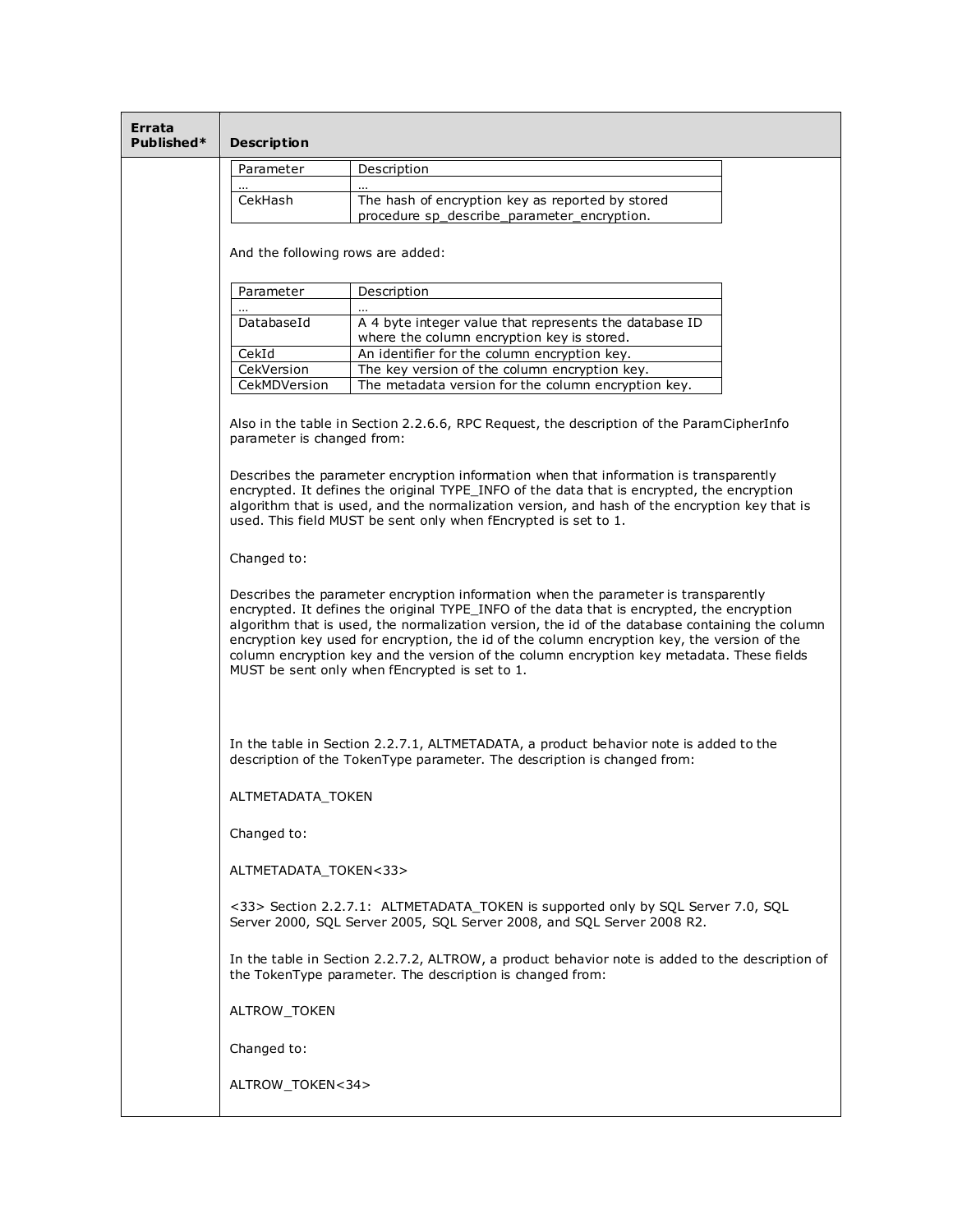| Errata<br>Published* | <b>Description</b>                                                                                                                                         |                                                                                                                                                                                  |  |
|----------------------|------------------------------------------------------------------------------------------------------------------------------------------------------------|----------------------------------------------------------------------------------------------------------------------------------------------------------------------------------|--|
|                      | <34> Section 2.2.7.2: ALTROW_TOKEN is supported only by SQL Server 7.0, SQL Server<br>2000, SQL Server 2005, SQL Server 2008, and SQL Server 2008 R2.      |                                                                                                                                                                                  |  |
|                      | In Section 2.2.7.4, COLMETADATA, the following line of code is changed from:<br>(usReserved<br>/ (FRESERVEDBIT fSparseColumnSet fEncrypted<br>usReserved3) |                                                                                                                                                                                  |  |
|                      |                                                                                                                                                            |                                                                                                                                                                                  |  |
|                      | Changed to:<br>(usReserved / (FRESERVEDBIT fSparseColumnSet fEncrypted<br>usReserved3))                                                                    |                                                                                                                                                                                  |  |
|                      |                                                                                                                                                            |                                                                                                                                                                                  |  |
|                      | Also in Section 2.2.7.4, COLMETADATA, the following line of code is changed from:<br>CryptoMetaData<br>Changed to:                                         |                                                                                                                                                                                  |  |
|                      |                                                                                                                                                            |                                                                                                                                                                                  |  |
|                      |                                                                                                                                                            |                                                                                                                                                                                  |  |
|                      | [CryptoMetaData]                                                                                                                                           |                                                                                                                                                                                  |  |
|                      | following rows are changed from:                                                                                                                           | In the table in Section 2.2.7.4, COLMETADATA, added a product behavior note and the                                                                                              |  |
|                      | Parameter                                                                                                                                                  | Description                                                                                                                                                                      |  |
|                      | $\cdots$                                                                                                                                                   | $\cdots$                                                                                                                                                                         |  |
|                      | EncryptionAlgo                                                                                                                                             | A byte that describes the encryption algorithm that is<br>used.                                                                                                                  |  |
|                      |                                                                                                                                                            | If EncryptionAlgo is set to 0, a custom encryption<br>algorithm is used and AlgoName MUST be sent.<br>AlgoName is populated with the name of the custom<br>encryption algorithm. |  |
|                      |                                                                                                                                                            | For all EncryptionAlgo values other than 0, AlgoName<br>MUST NOT be sent.                                                                                                        |  |
|                      |                                                                                                                                                            | If EncryptionAlgo is set to 1, the algorithm that is used<br>is AEAD_AES_256_CBC_HMAC_SHA512, as described<br>in [IETF-AuthEncr] section 5.4.                                    |  |
|                      | AlgoName                                                                                                                                                   | Algorithm name literal that is used to encrypt the<br>plaintext value.                                                                                                           |  |
|                      | $\cdots$                                                                                                                                                   | $\sim 100$                                                                                                                                                                       |  |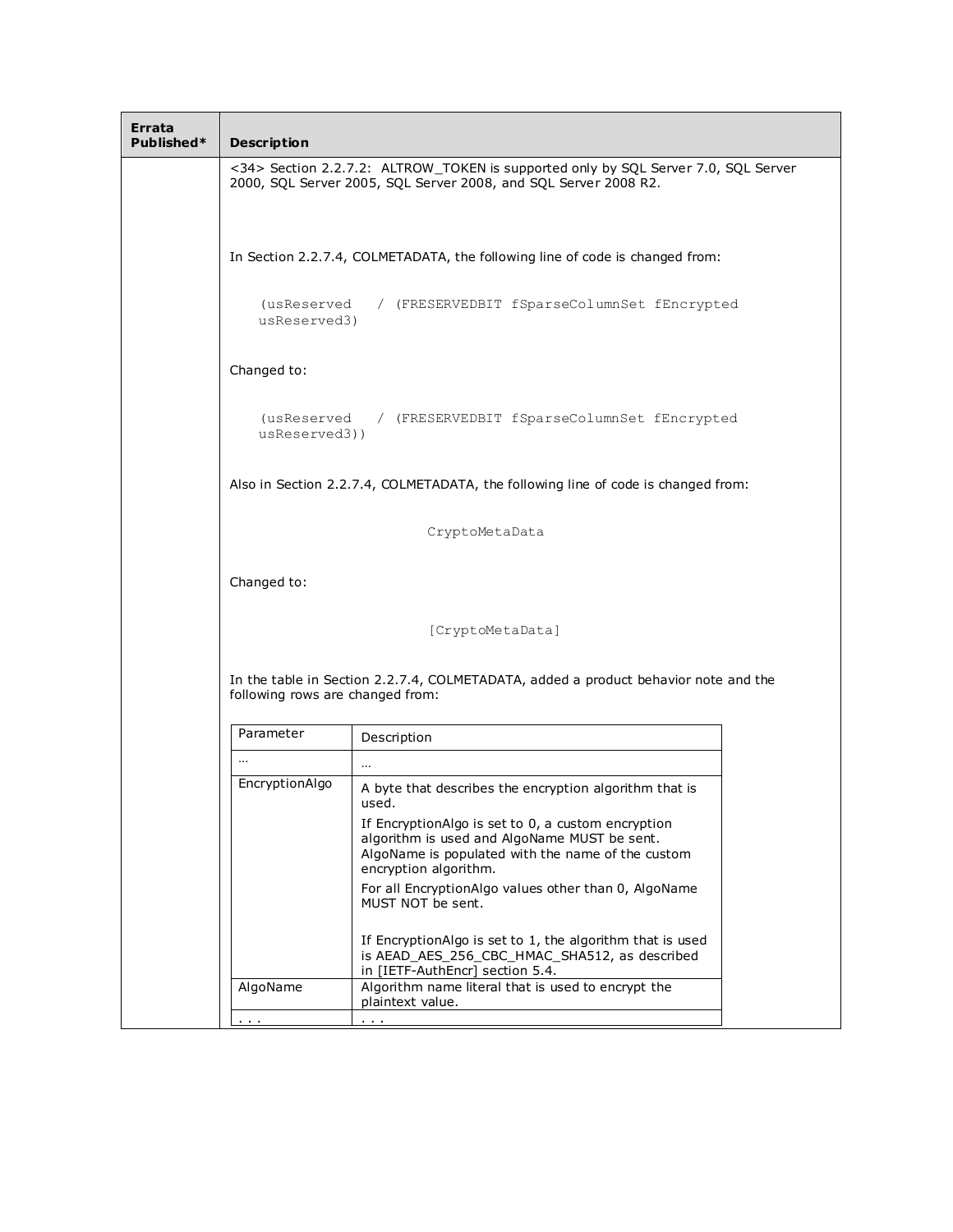| Errata<br>Published* | <b>Description</b>                                                                                                                                                                                                                                                                                                         |                                                                                                                                                                                                                                                                                                                                         |  |
|----------------------|----------------------------------------------------------------------------------------------------------------------------------------------------------------------------------------------------------------------------------------------------------------------------------------------------------------------------|-----------------------------------------------------------------------------------------------------------------------------------------------------------------------------------------------------------------------------------------------------------------------------------------------------------------------------------------|--|
|                      | NoMetaData                                                                                                                                                                                                                                                                                                                 | This notifies client that no metadata will follow the<br>COLMETADATA token. Client notifies the server that it<br>has already cached the metadata from previous<br>request, by setting fNoMetadata to 1 in RPC<br>Request (section 2.2.6.6). The server SHOULD not<br>send NoMetaData unless fNoMetadata is set to 1 in the<br>request. |  |
|                      | Changed to:                                                                                                                                                                                                                                                                                                                |                                                                                                                                                                                                                                                                                                                                         |  |
|                      | Parameter                                                                                                                                                                                                                                                                                                                  | Description                                                                                                                                                                                                                                                                                                                             |  |
|                      | $\cdots$                                                                                                                                                                                                                                                                                                                   | $\cdots$                                                                                                                                                                                                                                                                                                                                |  |
|                      | EncryptionAlgo                                                                                                                                                                                                                                                                                                             | A byte that describes the encryption algorithm that is<br>used.                                                                                                                                                                                                                                                                         |  |
|                      |                                                                                                                                                                                                                                                                                                                            | If EncryptionAlgo is set to 1, the algorithm that is used<br>is AEAD_AES_256_CBC_HMAC_SHA512, as described<br>in [IETF-AuthEncr] section 5.4. Other values are<br>reserved for future use.                                                                                                                                              |  |
|                      | AlgoName<br>$\cdots$                                                                                                                                                                                                                                                                                                       | Reserved for future use.                                                                                                                                                                                                                                                                                                                |  |
|                      | NoMetaData                                                                                                                                                                                                                                                                                                                 | This notifies client that no metadata will follow the<br>COLMETADATA token. Client notifies the server that it<br>has already cached the metadata from previous<br>request, by setting fNoMetadata to 1 in RPC<br>Request (section 2.2.6.6). The server sends<br>NoMetaData only if fNoMetadata is set to 1 in the<br>request.<36>      |  |
|                      | <36> Section 2.2.7.4: The option to have NoMetaData returned is not supported by SQL<br>Server 2016.                                                                                                                                                                                                                       |                                                                                                                                                                                                                                                                                                                                         |  |
|                      |                                                                                                                                                                                                                                                                                                                            | In Section 2.2.7.8, ENVCHANGE, the last paragraph is changed from:                                                                                                                                                                                                                                                                      |  |
|                      | ENVCHANGE type 20 MAY be sent back to a client running TDS 7.4 or later<br>٠<br>whether or not the fReadOnlyIntent bit is set in the preceding LOGIN7 record.<br>Type 20 MAY be sent to a TDS client running TDS 7.1 to 7.3 but only when the<br>fReadOnlyIntent bit is set in the preceding LOGIN7 record.<br>Changed to: |                                                                                                                                                                                                                                                                                                                                         |  |
|                      |                                                                                                                                                                                                                                                                                                                            |                                                                                                                                                                                                                                                                                                                                         |  |
|                      | п                                                                                                                                                                                                                                                                                                                          | ENVCHANGE type 20 can be sent back to a client running TDS 7.4 or later<br>regardless of whether the fReadOnlyIntent bit is set in the preceding LOGIN7<br>record. If a client is running TDS 7.1 to 7.3, type 20 can be sent only if the<br>fReadOnlyIntent bit is set in the preceding LOGIN7 record.                                 |  |
|                      | changed from:                                                                                                                                                                                                                                                                                                              | In the second table in Section 2.2.7.10, FEATUREEXTACK, the FeatureId in the second row is                                                                                                                                                                                                                                              |  |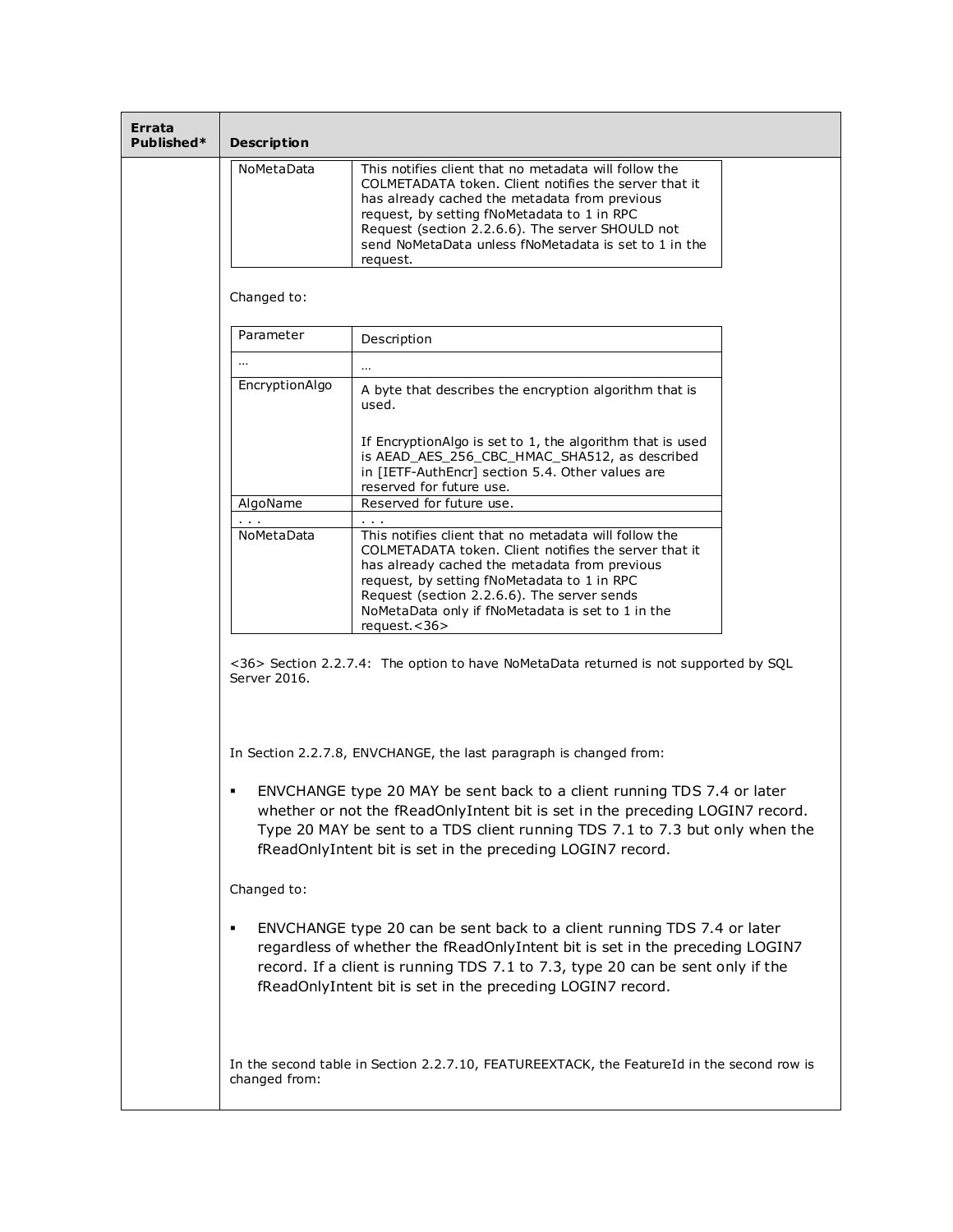| Errata<br>Published* | <b>Description</b>                                         |                                                                                                                                                                                 |                       |
|----------------------|------------------------------------------------------------|---------------------------------------------------------------------------------------------------------------------------------------------------------------------------------|-----------------------|
|                      | %0x01<br>(SESSIONRECOVERY)                                 |                                                                                                                                                                                 |                       |
|                      | Changed to:                                                |                                                                                                                                                                                 |                       |
|                      | %0x01<br>(SESSIONRECOVERY)<br>(introduced in TDS 7.4)      |                                                                                                                                                                                 |                       |
|                      | behavior note is added:                                    | Also in the second table in Section 2.2.7.10, FEATUREEXTACK, the following row with product                                                                                     |                       |
|                      | FeatureId                                                  | FeatureExtData Description                                                                                                                                                      |                       |
|                      | $\cdots$                                                   | $\ddotsc$                                                                                                                                                                       |                       |
|                      | %0x04<br>(COLUMNENCRYPTION)<46><br>(introduced in TDS 7.4) | Presence of COLUMNENCRYPTION FeatureExt indicates<br>that the dient is capable of performing cryptographic<br>operations on data. The feature data is described as<br>follows:  |                       |
|                      |                                                            | Length<br>COLUMNENCRYPTION VERSION                                                                                                                                              | $= DWORD$<br>$=$ BYTE |
|                      |                                                            | FeatureData                                                                                                                                                                     | $=$ Length            |
|                      |                                                            | COLUMNENCRYPTION VERSION                                                                                                                                                        |                       |
|                      |                                                            | COLUMNENCRYPTION_VERSION: This field describes<br>the cryptographic protocol version that the client<br>understands. The value of<br>COLUMNENCRYPTION_VERSION is 1.             |                       |
|                      | Server 2014.                                               | <46> Section 2.2.7.10: Column encryption is not supported by SQL Server 7.0, SQL Server<br>2000, SQL Server 2005, SQL Server 2008, SQL Server 2008 R2, SQL Server 2012, and SQL |                       |
|                      |                                                            | In Section 2.2.7.18, RETURNVALUE, the following line of code is changed from:                                                                                                   |                       |
|                      | (usReserved                                                | / (usReserved2 fEncrypted usReserved3)                                                                                                                                          |                       |
|                      | Changed to:                                                |                                                                                                                                                                                 |                       |
|                      |                                                            | (usReserved / (usReserved2 fEncrypted usReserved3))                                                                                                                             |                       |
|                      | parameter is changed from:                                 | In the table in Section 2.2.7.18, RETURNVALUE, the description of the EncryptionAlgo                                                                                            |                       |